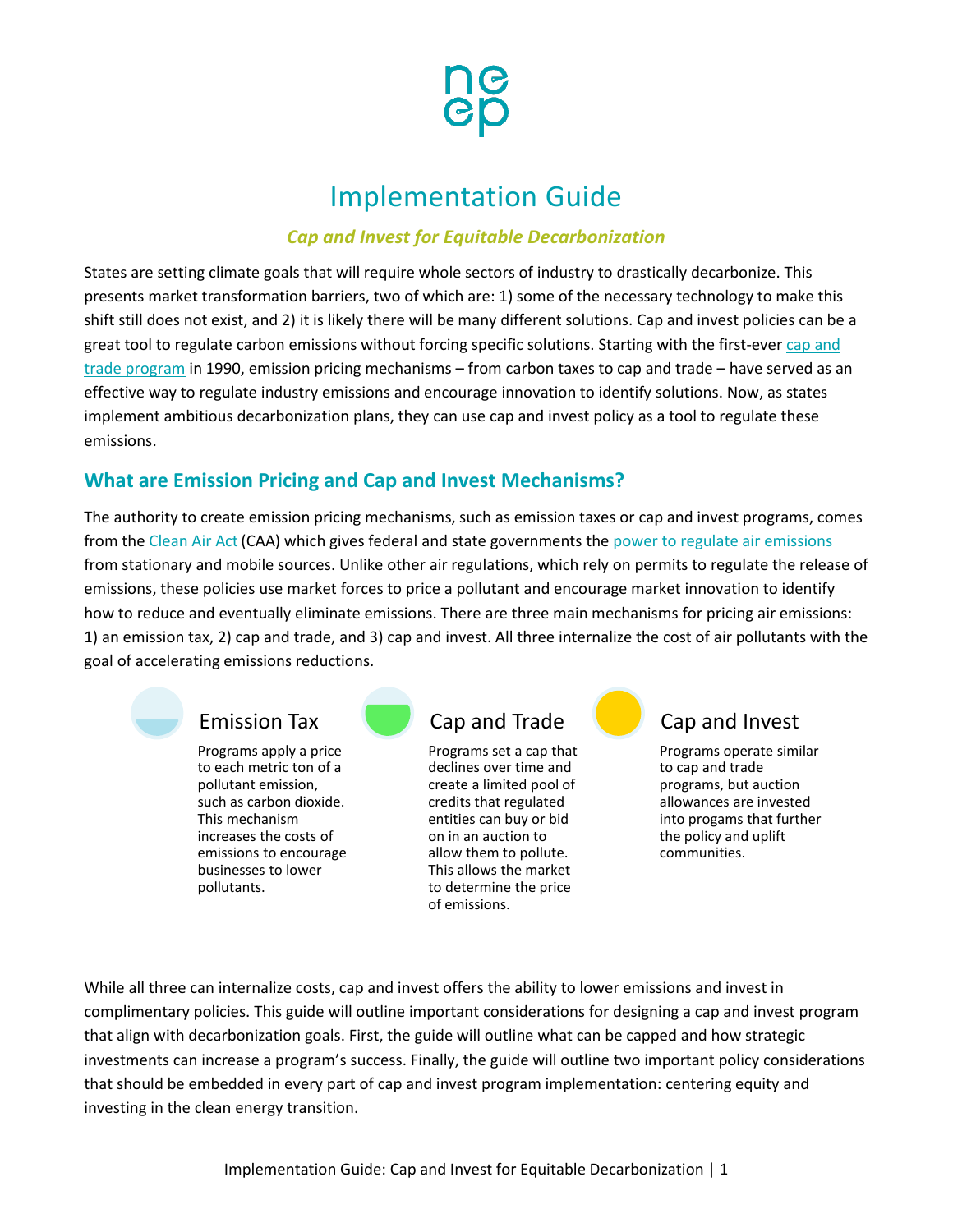#### *Capping Pollutants*

The first part of a cap and invest program is determining what can be capped. Unlike typical air regulations, which regulate stationary sources such as smoke stacks or tail pipes, cap and invest mechanisms cap the amount of a pollutant that a sector is allowed to emit. Companies that emit this pollutant then buy and sell rights to emit the pollutant in an auction. This auction sets a price to pollute in that sector and drives regulated entities to



achieve climate goals in a [flexible and cost-effective manner.](https://wci-inc.org/our-work/approach) Below are some examples of what can be capped:

- **Emissions Tied to Statewide Climate Goals**: [California's cap and trade](https://ww2.arb.ca.gov/our-work/programs/cap-and-trade-program) program is a key element of the state's strategy to reduce greenhouse gas emissions as mandated in the [California Global Warming](https://ww2.arb.ca.gov/resources/fact-sheets/ab-32-global-warming-solutions-act-2006)  [Solutions Act of 2006.](https://ww2.arb.ca.gov/resources/fact-sheets/ab-32-global-warming-solutions-act-2006) The program was set up through regulations from the California Air Resources [Board \(CARB\),](https://ww2.arb.ca.gov/resources/documents/faq-cap-and-trade-program) after CARB had concluded that a cap and invest program would be the best policy to achieve the state's climate targets and not disproportionately impact businesses or environmental justice communities across the state. The program covers 85 percent of emissions in the state of California, and regulates about 450 entities including: electricity generators, large industrial facilities, and fuel distributors who deliver gas for transportation, natural gas, and propane. In 2021, Massachusetts passed the Act [Creating a Next-Generation Roadmap for Massachusetts Climate Policy.](https://neep.org/sites/default/files/media-files/s9_onepager.pdf) This legislation identifies a market-based compliance mechanism as a tool to achieve the emissions reduction mandated by the law.
- **Electric Power Generation:** [The Regional Greenhouse Gas Initiative](https://www.rggi.org/program-overview-and-design/elements) (RGGI) is a multi-state cap and invest program that regulates carbon emissions from fossil-fuel-fired electric power generators with a capacity of 25 MW or greater. This model embeds the price of emitting carbon into the cost of running power plants, convincing some companies to consider alternatives for electricity generation. RGGI is a voluntary program that [was formed in 2012](https://www.rggi.org/program-overview-and-design/elements) with nine states originally participating. Four additional states have recently joined, nearly doubling the size of the program. RGGI and similar programs can target large and small generation facilities. For example, New York also regulates emissions for "peaker plants" (generators with [15 MW capacity\)](https://www.dec.ny.gov/regulations/120211.html) to avoid shifting generation to slightly smaller peaking units that RGGI did not previously regulate.
- **Cities and Urban Buildings**: Tokyo, Japan implemented [a city-wide cap and trade program,](https://www.edf.org/sites/default/files/tokyo-case-study-may2015.pdf) the Tokyo CO2 Emissions Reduction Programme (CERP), in 2006. This program aims to lower emissions across the entire city by capping the emissions of large businesses. It includes different sector caps for office buildings, district heating and cooling plants, and certain factories, water and sewage facilities, and waste processing facilities. Tokyo was the first large-scale city to implement a cap and trade system that focuses on commercial activities and the end-use of energy. CERP has also resulted in complementary building reduction emissions policies in the city, including an emissions reporting program for small- and medium-sized facilities and a building performance standard (BPS).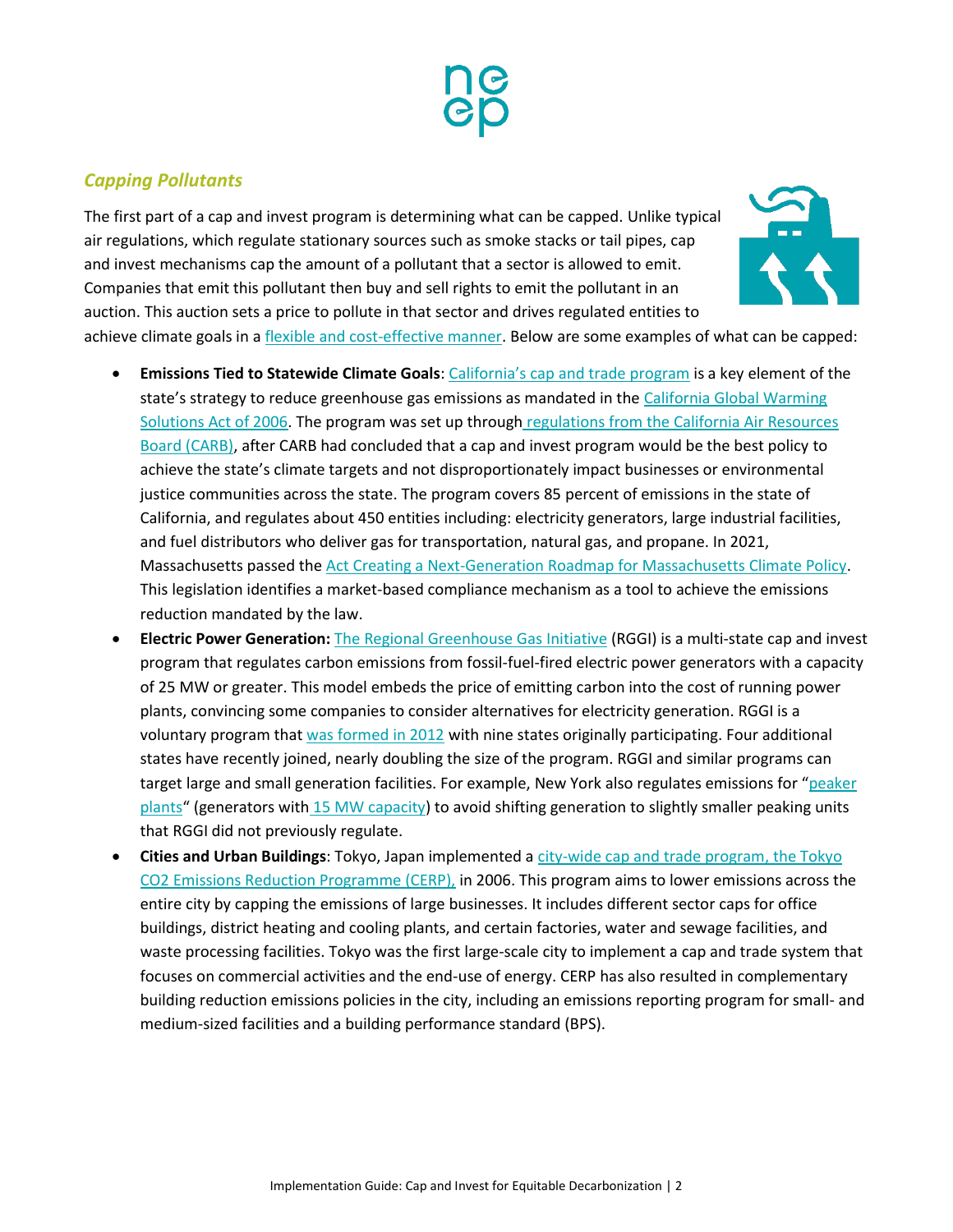#### *Investments that Accelerate Decarbonization*

The second part of a cap and invest program is investment. Even when programs are run through a regional or international organization, all auction proceeds come back to the state for investment in programs as it sees fit. While cap and invest programs can regulate emissions from whole sectors, such as electric generation, the proceeds from auction, or investments, can provide a range of services from weatherizing homes to investing in local conservation efforts. Below are some highlights from programs in the U.S.

- **RGGI and Energy Efficiency:** RGGI has a [model rule](https://www.rggi.org/program-overview-and-design/design-archive/mou-model-rule) that states enact to join the program, but each state has the flexibility to decide how to best distribute emissions auction allowances and invest these proceeds. This means that states can [tailor investments t](https://www.edf.org/sites/default/files/documents/North%20Carolina_RGGI_EDF.pdf)o complement RGGI. Energy efficiency has [received 54 percent of investments cumulatively](https://www.rggi.org/sites/default/files/Uploads/Proceeds/RGGI_Proceeds_Report_2019.pdf) since the program's creation, resulting in programs that reduce consumer bills and power demand. These investments have ranged from heat pump initiatives in Maine to establishing the [Green Bank](https://www.ctgreenbank.com/) in Connecticut. Additionally, states have used this funding to create or supplement energy efficiency initiatives in a state. Vermont used RGGI funding to establish [Efficiency Vermont.](https://www.efficiencyvermont.com/)
- **California and Climate Investments:** Th[e California Climate Investments](https://ww2.arb.ca.gov/our-work/programs/california-climate-investments) program is funded solely by the state's cap and invest program. Program revenues [are appropriated to state agencies](https://legislature.vermont.gov/Documents/2020/WorkGroups/House%20Transportation/TCI/W~Karen%20Glitman~Cap%20and%20Invest%20Report~2-13-2020.pdf) that support objectives provided in legislation. This broad mandate allows the program to invest in initiatives that accelerate clean energy in [many different forms.](https://www.caclimateinvestments.ca.gov/profiles-by-year) The program also has [a data tracker](https://www.caclimateinvestments.ca.gov/cci-data-dashboard) to show where investments have gone to date.

## **Policy Consideration: Centering Equity**

When designing cap and invest programs, it is important to center equity. History has shown that without purposeful design, these programs can result in [disproportionate impacts and](https://grist.org/article/how-california-can-make-its-cap-and-trade-program-more-equitable/) [exacerbated](https://grist.org/article/how-california-can-make-its-cap-and-trade-program-more-equitable/) burdens in underserved communities. For cap and invest policies, inequities can

appear in both how the cap is established and how investments of these proceeds are made. Thus far, states have addressed this issue through requiring a certain level of investment funding, but it is important that equity solutions go beyond financing. These programs should advance energy justice that is cognizant of historical racial injustices, local economic hardships, and present-day energy inequities. Some ways to do this include:

- Prioritize extensive, highly-accessible community engagement in every stage of program design and implementation.
- **Embed guardrails in program implementation** to ensure that heavy polluting industries do not disproportionately burden underserved communities. In California's cap and invest program, underserved "fence-line" [communities](https://grist.org/article/how-california-can-make-its-cap-and-trade-program-more-equitable/) are located next to plants that are able to buy enough credits to stay in operation and disproportionately pollute these neighborhoods.
- **Prioritize restorative justice in investments**. Programs can prioritize restorative justice in investments by (1) identifying explicit investment priorities for all different types of communities (frontline, majority